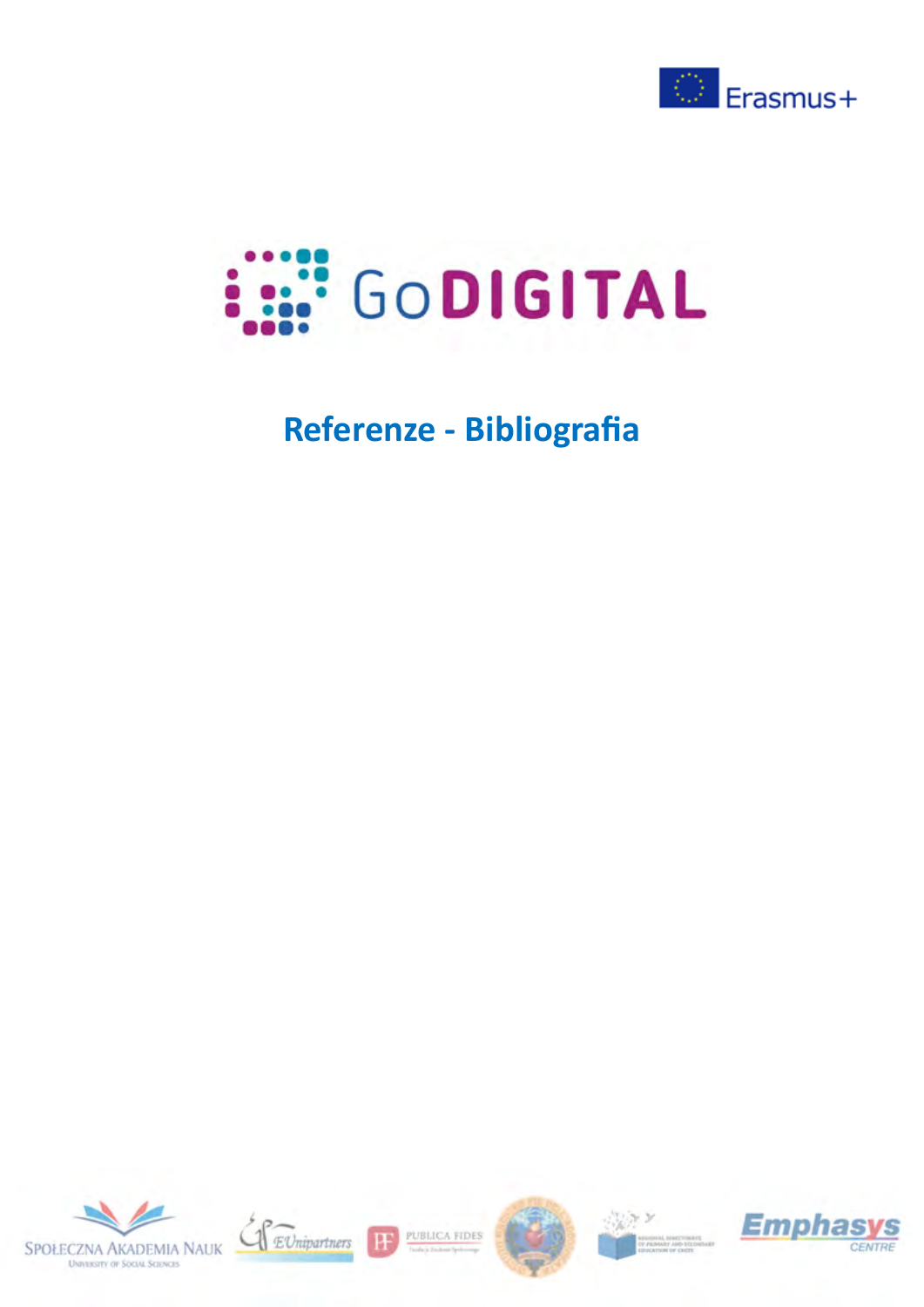

## **REFERENZE - BIBLIOGRAFIA**

Argomento 1 - Sicurezza / sicurezza in rete

- https://www.lifewire.com/avoid-dangerous-websites-3481594
- https://support.microsoft.com/uz-latn-uz/help/129972/how-to-prevent-andremove-viruses-and-other-malware
- https://www.malwarebytes.com/malware/
- https://antivirus.comodo.com/security/how-to-get-rid-of-malware.php
- https://www.wikihow.com/Keep-Online-Accounts-Secure
- https://www.bullguard.com/bullguard-security-center/internet-security/securitytips/safe-online-accounts.aspx
- https://www.pcworld.com/article/210891/malware.html
- https://en.wikipedia.org/wiki/General\_Data\_Protection\_Regulation
- https://www.schooleducationgateway.eu/en/pub/resources/tutorials/brief-gdprguide-for-schools.htm
- Argomento 2 Ricerca su Internet e Informazione
	- *Friends Don't Let Friends Get Tracked!* 2018, DuckDuckGo, accessed 10 January 2019, https://duckduckgo.com/spread
	- *Google Search Help* 2019, Google, accessed 10 January 2019, https://support.google.com/websearch/?hl=en#topic=3378866
	- *Internet* 2019, Wikipedia, accessed 10 January 2019, https://en.wikipedia.org/wiki/Internet
	- *Search engine indexing* 2019, Wikipedia, accessed 10 January 2019, https://en.wikipedia.org/wiki/Search\_engine\_indexing
	- *Web Browser* 2019, Wikipedia, accessed 10 January 2019, https://en.wikipedia.org/wiki/Web\_browser
	- *Web Search Engine* 2019, Wikipedia, accessed 10 January 2019 *https://en.wikipedia.org/wiki/Web\_search\_engine*
	- *World Wide Web* 2019*,*Wikipedia*,* accessed 10 January 2019, *https://en.wikipedia.org/wiki/World\_Wide\_Web*
	- *Wolfram Alpha* 2019*,* Wikipedia, accessed 10 January 2019, https://en.wikipedia.org/wiki/Wolfram\_Alpha

## Argomento 3 - Il Web 2.0

● *Cloud Storage* 2019, Wikipedia, accessed 10 January 2019, https://en.wikipedia.org/wiki/Cloud\_storage